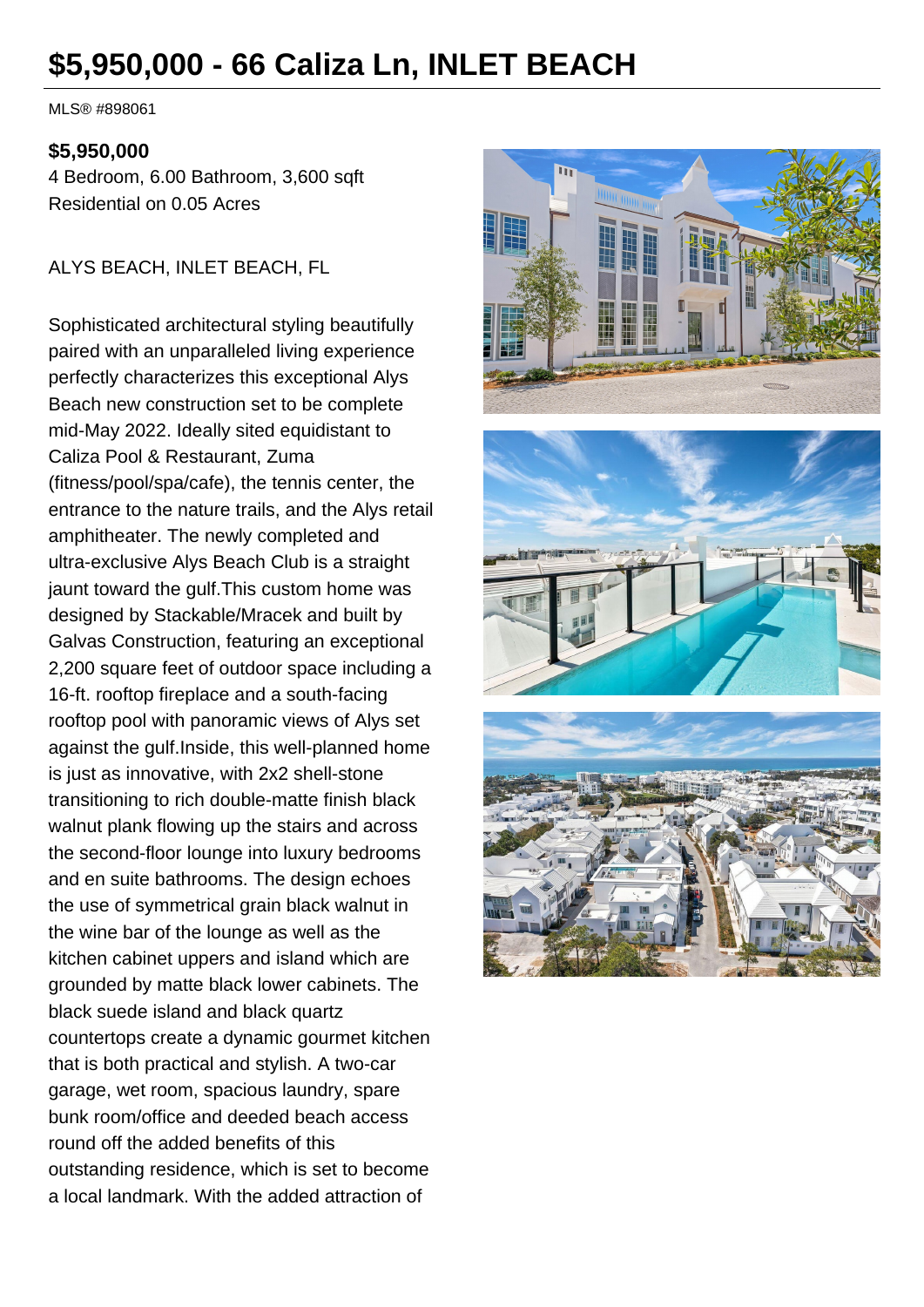the owner's only beach club, 30A living, and upscale shopping and dining a very short walk away, this home delivers a highly coveted lifestyle. This never-before-occupied home is being delivered fully furnished and stocked for its new owners.

Built in 2022

### **Essential Information**

| MLS@#             | 898061                 |
|-------------------|------------------------|
| Price             | \$5,950,000            |
| Bedrooms          | 4                      |
| Bathrooms         | 6.00                   |
| <b>Full Baths</b> | 4                      |
| <b>Half Baths</b> | 2                      |
| Square Footage    | 3,600                  |
| Acres             | 0.05                   |
| <b>Year Built</b> | 2022                   |
| <b>Type</b>       | <b>Residential</b>     |
| Sub-Type          | Detached Single Family |
| <b>Style</b>      | Contemporary           |
| Status            | Active                 |

## **Community Information**

| Address      | 66 Caliza Ln       |
|--------------|--------------------|
| Area         | 18 - 30A East      |
| Subdivision  | <b>ALYS BEACH</b>  |
| City         | <b>INLET BEACH</b> |
| County       | <b>WALTON</b>      |
| <b>State</b> | FL                 |
| Zip Code     | 32461              |

### **Amenities**

| Amenities             |                 | Beach, Community Room, Deed Access,                                    |  | Exercise | Room. |
|-----------------------|-----------------|------------------------------------------------------------------------|--|----------|-------|
|                       |                 | Pavillion/Gazebo, Pool, Tennis, Waterfront                             |  |          |       |
| <b>Utilities</b>      | Cable Available | Electric Available, Public Sewer Available, Public Water Available, TV |  |          |       |
| <b>Parking Spaces</b> | <sup>2</sup>    |                                                                        |  |          |       |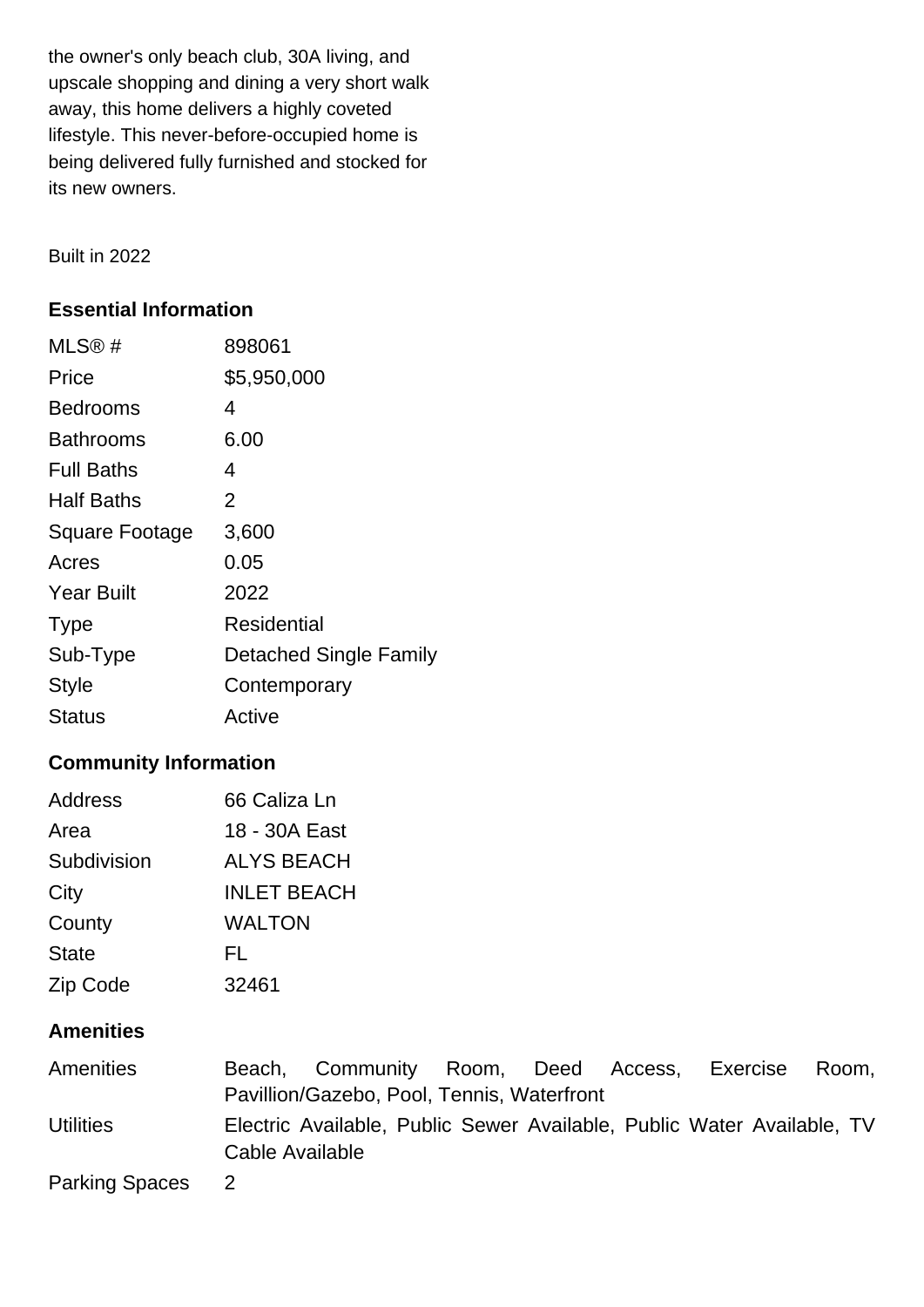| Parking                  | Garage, Garage: Attached                                                                                                                                                                                                                             |
|--------------------------|------------------------------------------------------------------------------------------------------------------------------------------------------------------------------------------------------------------------------------------------------|
| # of Garages             | 2                                                                                                                                                                                                                                                    |
| Has Pool                 | Yes                                                                                                                                                                                                                                                  |
| Pool                     | Pool - In-Ground, Private                                                                                                                                                                                                                            |
| <b>Interior</b>          |                                                                                                                                                                                                                                                      |
| <b>Interior Features</b> | Ceiling Crwn Molding, Ceiling Raised, Fireplace, Floor Hardwood, Floor<br>Tile, Furnished - All, Kitchen Island, Lighting Recessed, Newly Painted,<br>Owner's Closet, Pantry, Shelving, Washer/Dryer Hookup, Wet Bar,<br><b>Window Treatment All</b> |
| Appliances               | Auto Garage Door Opn, Dishwasher, Disposal, Microwave, Oven:Self<br>Cleaning, Refrigerator, Smoke Detector, Stove/Oven Gas, Wine<br>Refrigerator                                                                                                     |
| Cooling                  | A/C: Central Electric, A/C: High Efficiency, Ceiling Fans                                                                                                                                                                                            |
| Fireplace                | Yes                                                                                                                                                                                                                                                  |
| <b>Fireplaces</b>        | Fireplace                                                                                                                                                                                                                                            |
| # of Stories             | 3                                                                                                                                                                                                                                                    |
| <b>Exterior</b>          |                                                                                                                                                                                                                                                      |
| <b>Exterior</b>          | Concrete, Siding Stucco                                                                                                                                                                                                                              |
| <b>Exterior Features</b> | Balcony, BBQ Pit/Grill, Deck Open, Fireplace, Patio Open, Pool -<br>In-Ground, Porch Covered, Summer Kitchen                                                                                                                                         |
| Lot Description          | Covenants, Restrictions, Sidewalk, Within 1/2 Mile Of Water                                                                                                                                                                                          |
| Cahaal lufaywatir        |                                                                                                                                                                                                                                                      |

#### **School Information**

| Elementary | Dune Lakes           |
|------------|----------------------|
| Middle     | <b>EMERALD COAST</b> |
| High       | <b>SOUTH WALTON</b>  |

### **Additional Information**

| Days on Website | -55                              |
|-----------------|----------------------------------|
| Zoning          | <b>Residential Single Family</b> |
| <b>HOA Fees</b> | 1585.00                          |
| HOA Fees Freq.  | Quarterly                        |

#### **Listing Details**

Listing Office Compass

DISCLAIMER: Information Deemed Reliable but not guaranteed. The information being provided is for consumers' personal, non-commercial use and may not be used for any purpose other than to identify prospective properties consumers may be interested in purchasing.All listings are provided courtesy of the Emerald Coast Association of Realtors, Copyright2022, All rights reserved. Vendors Member Number : 28325